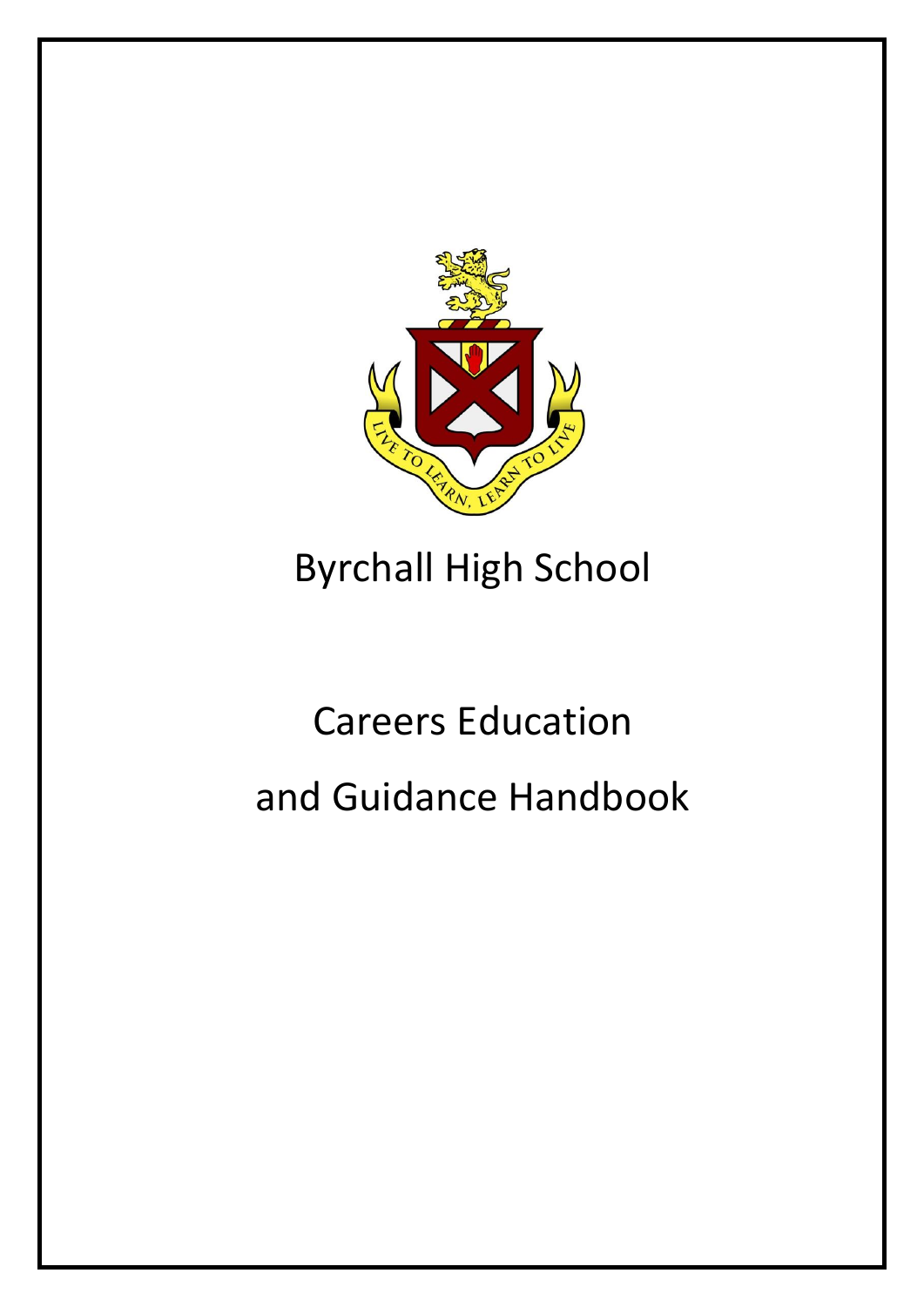## Byrchall High School

### Parents' Guide

### Careers Education and Guidance

You have a big influence on the career decisions of your child – how can we work together?

#### **You can help by:**

- ❖ Giving feedback when your child does something well
- $\triangle$  Listening carefully to their ideas
- ❖ Encourage family and friends to talk about their work
- $\triangleleft$  Helping them to go to events, visit careers libraries, take part in work experience
- Encourage them to try out new experiences - joining groups/activities, Saturday jobs
- ❖ Giving advice without pressure
- $\triangleleft$  Offering support without doing everything for them
- Looking at their career action plan and discussing what it says
- $\triangleleft$  Encouraging them to seek help and ask questions

#### **The school will help by providing Careers Education and Guidance which will enable them to:**

- ❖ Make option choices in Year 8
- $\div$  Find out about options at 16/19
- $\div$  Find out about the world of work and jobs
- ❖ Match interests and abilities to career ideas
- $\div$  Use the careers library and careers information
- Make decisions about the future
- Draw up a career action plan
- Apply for courses/training/or jobs
- Go for interviews with confidence
- ❖ Seek further help when they leave when they leave school/college

#### **As a parent you are entitled to:**

- \* Know how your child's progress at school will affect their decisions
- $\mathbf{\hat{P}}$  Talk to the careers advisor to find out information about careers
- Come to parents evenings or events which discuss Careers Education and Guidance
- $\mathbf{\hat{P}}$  Attend you child's careers interview if you wish
- $\mathbf{\hat{P}}$  See a copy of their careers action plan
- $\mathbf{\hat{P}}$  Find out more about how you can support your child at this time
- $\mathbf{\hat{P}}$  Find out what progress is being made with applications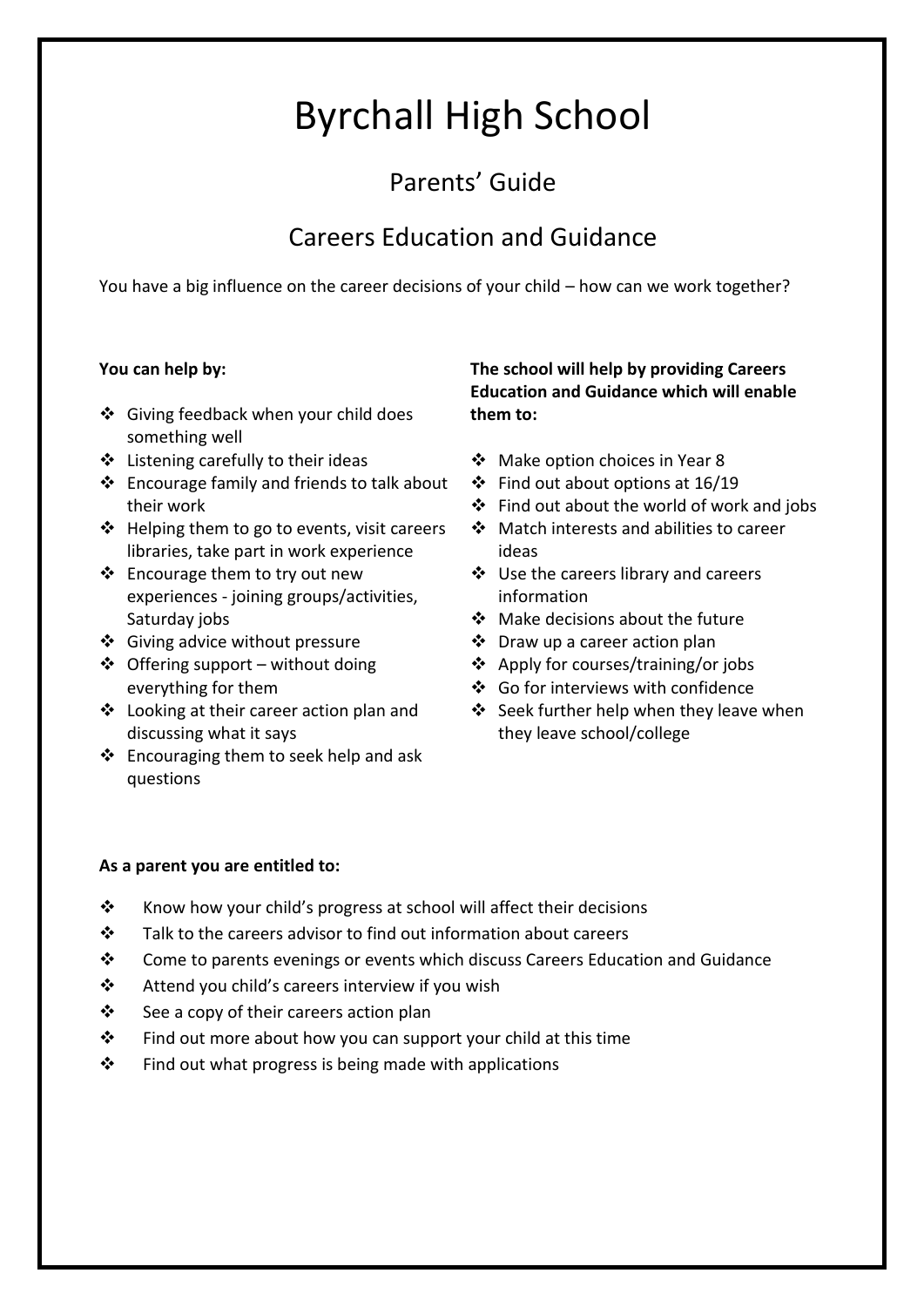### **Your Career….**

### **Making the most of it**

To help you make the most of your career Byrchall High School will work with its partners to provide:

### **Careers Education and Guidance**

So that you will be able to:

- Make option choices in Year 8
- $\div$  Find out about options at 16
- ❖ Match your interests and strengths to possible careers
- Use the careers library to find out information
- Make decisions about the future
- Draw up a career action plan
- ❖ Apply for courses, training or jobs
- ❖ Go for interviews with confidence
- $\div$  Seek further help when you leave

### **Byrchall High School is behind you all the way!!**

**Where to find help:** Careers Adviser: Julie Tindall

Careers Leader: Andrew Rastrick

### **Welcome to your own careers personal advisor**

You own careers personal advisor helps young people by providing impartial information, advice, guidance and support on any issue of concern. Whether they have questions or worries about careers, education and learning, getting a job, money, housing, health matters, or your legal rights, she can help!